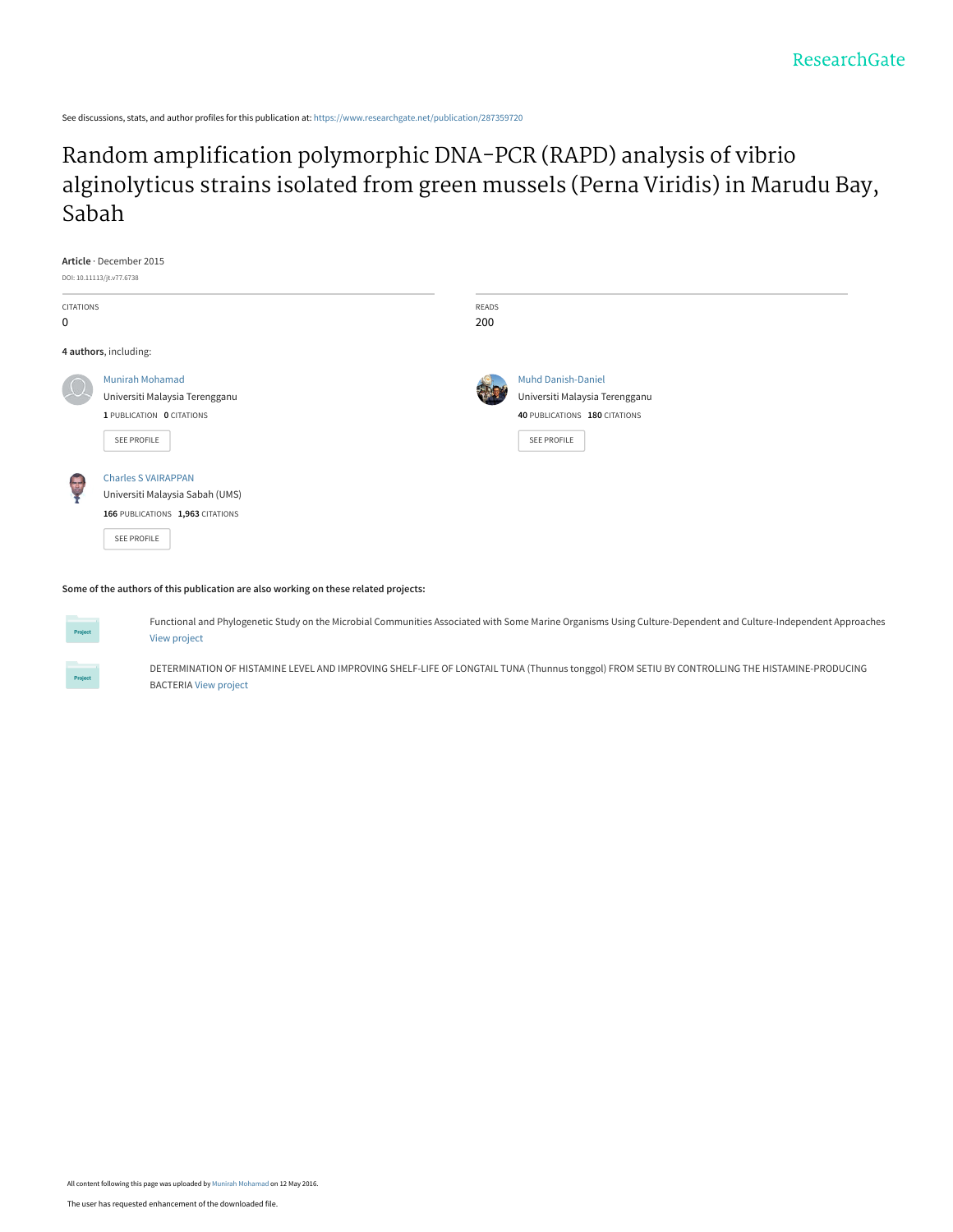# **Jurnal Teknologi Full Paper**

## **RANDOM AMPLIFICATION POLYMORPHIC DNA-PCR (RAPD) ANALYSIS OF** *Vibrio alginolyticus* **STRAINS ISOLATED FROM GREEN MUSSELS (***Perna viridis***) IN MARUDU BAY, SABAH**

M. Munirah<sup>a</sup>, Muhd Danish-Daniel<sup>b</sup>, C. S. Vairappan<sup>c</sup>, A. W. M. Effendya,b\*

aInstitute of Marine Biotechnology, Universiti Malaysia Terengganu, Malaysia **bSchool of Fisheries and Aquaculture Sciences, Universiti** Malaysia Terengganu, Malaysia cInstitute for Tropical Biology and Conservation, Universiti Malaysia Sabah, Malaysia

**Article history** Received *8 July 2015* Received in revised form *18 September 2015* Accepted *15 October 2015*

\*Corresponding author email effendy@umt.edu.my

#### **Abstract**

*Vibrio alginolyticus* infection is common in aquatic species. The species has been isolated from infected green mussels (*Perna viridis*) cultivated at Marudu Bay, Sabah. The infection of *V. alginolyticus* was prevalent since 2009 and caused more than 60% mortality of the mollusc. This study was conducted on *V. alginolyticus isolated* from clinically infected *P. viridis* at cultivation area in Marudu Bay from 2013. Twenty isolates were randomly selected and subjected to RAPD-PCR analysis using 20 sets of RAPD primers. Results showed that the most suitable primers were OPA 3, OPA 5, OPA 9, OPA 10 and OPA 12 where the significant bands ranging from 100-2500 bp. Genetic variability among the isolates as revealed by these primers indicated that RAPD-PCR method has good discriminative ability and can be used as a rapid typing method of differentiating *V. alginolyticus* strains isolated from infected green mussels for epidemiological investigation.

*Keywords: Vibrio alginolyticus*, green mussels (*Perna viridis*), random amplified polymorphic DNA (RAPD)

© 2015 Penerbit UTM Press. All rights reserved

#### **1.0 INTRODUCTION**

The Asian green mussels, *Perna viridis* is native to the tropical waters and is widely distributed in the Indo-Pacific region of Asia [7]. Currently, they are being extensively cultured in many Asian countries; largely because of their value as a low cost of animal protein for human consumption [10]. In Malaysia, mussel is widely distributed along the Straits of Malacca and, to some extent, in certain parts of Sabah, particularly on Borneo Island and the east coast of peninsular Malaysia [6]. In Sabah, *P. viridis* have been extensively cultivated in Marudu Bay which is situated in the northern region of Sabah. There are several problems

that hinder the sustainable production of *P. viridis* in Marudu Bay such as the climate changes, presence of heavy metals from environment and pathogens. In recent years, an increased number of bacterial infections in green mussels (*P. viridis*) have been reported. *V. alginolyticus* has been identified as the primary pathogen isolated from hemolymph, adductor muscles, gills and gastrointestinal track of clinically infected mussels.

The Gram-negative bacterium is of marine origin that associated with several diseases of marine animals including fish, crustaceans, molluscs and coral reefs [13, 14, 15, 12, 18]. Considered as a halophilic bacteria, *V. alginolyticus* is resistance to high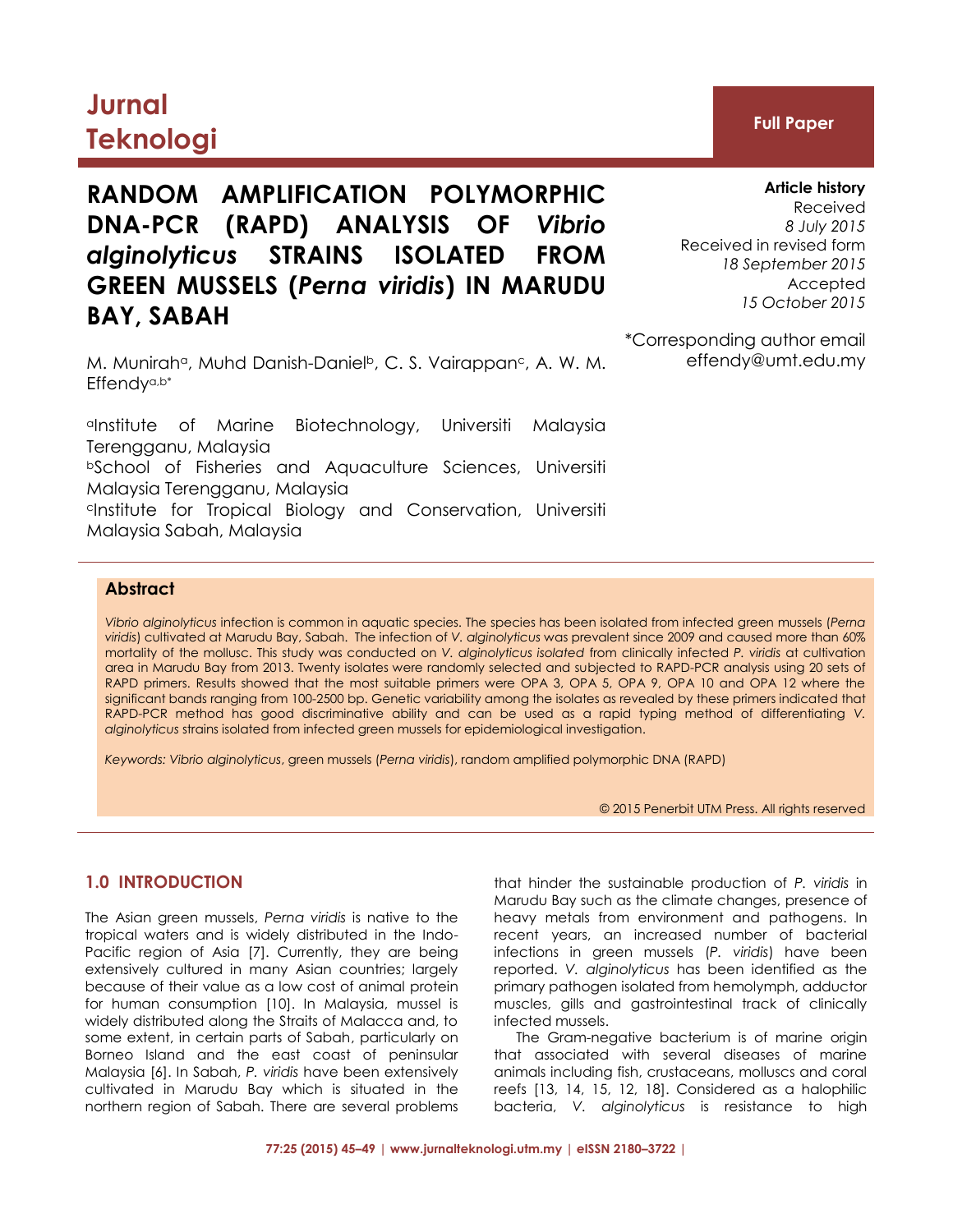concentrations of salt and water in order to survive in different environments of seawater and brackish water [17]. These abundance of bacterial pathogens in *P. viridis* leads to vibriosis; a diseases that frequently affecting the fishes, molluscs and crustaceans [11]. This disease can actually affecting both humans and the marine organisms. In human, vibriosis commonly presents as acute diarrhea, wound infections, ears infection and gastroenteritis while in organisms itself, vibriosis is responsible in mortality of *P. viridis* due to the bacterial infection. Thus, causing the significant loss to the aquaculture industry [13].

Typing of microbial pathogens or identifying bacteria at the strain level is particularly important for

diagnosis, treatment, and epidemiological surveillance of bacterial infections [8]. The random amplified polymorphic DNA (RAPD) assay is a powerful tool for genetic studies [4] and it has been used for typing and differentiation of bacteria for the study of genetic relationships between strains and species of microorganisms, plants and animals [5]. RAPD analysis is useful as a screening genotyping method [16]. Thus, this study was aimed to characterize the molecular typing of the strains of *V. alginolyticus* isolated from green mussels, *P. viridis* in Marudu Bay, Sabah by using Random Amplified Polymorphism DNA (RAPD-PCR) in order to provide a basis for epidemiological study of this species.

**Table 1** Selected primers use in RAPD of *Vibrio alginolyticus*

| No | <b>Primers</b>   | <b>Primer sequence</b> |
|----|------------------|------------------------|
|    | OPA <sub>3</sub> | 5'- AGICAGCCAC -3'     |
|    | OPA <sub>5</sub> | 5'- AGGGGTCTTG -3'     |
|    | OPA <sub>9</sub> | 5'- GGGTAACGCC -3'     |
|    | <b>OPA 10</b>    | 5'- GIGAICGCAG -3'     |
|    | OPA 12           | 5'- ICGGCGATAG -3'     |

#### **2.0 EXPERIMENTAL**

#### **2.1 Mussel Samples Collection**

27 clinically infected green mussels (*P. viridis*) were collected from Marudu Bay, Sabah between January to May 2014. The mussels were dissected using sterile dissecting tools to obtain the gills, muscles, mantels, foot and gastrointestinal tract.

#### **2.2 Isolation and Identification of** *Vibrio alginolyticus*

*V. alginolyticus* strains were isolated from organs of green mussels using Thiosulfate Citrate Bile Salts Sucrose (TCBS) agar. Bacteria that grew on TCBS agar were subcultured until single colonies were obtained. The bacteria were identified using the Vitek2 System bioMérieux SA, USA (biochemical identification).

#### **2.3 Extraction of DNA**

Genomic DNA from the bacteria was extracted by using microwave method. 1 mL fresh culture of bacteria in Tryptic Soy Broth (TSB) were centrifuged at 6000 rpm for 15 minutes. The pellet were heated in microwave for 10 seconds for 3 times. About 50 µL of deionized water were added into the pellet. Genomic DNA were stored in 4°C and can be kept for 6 months until further analysis.

#### **2.4 Screening of Random Amplification Polymorphic DNA (RAPD) Primers**

Twenty random primers were obtained from FirstBASE Laboratories (OPA1-OPA20). A single individual of bacteria isolate was screened for every primers and the primers that gave clear and polymorphic profiles

were chosen for further study (D'amato, M. E. and D. Corach, 1997).

#### **2.5 Amplification of Random Amplification Polymorphic DNA (RAPD)–PCR**

Five sets of primers namely OPA 3, OPA 5, OPA 9, OPA10 and OPA 12 (Table 1) were selected based on the sharpness and clearness of the bands. The best primers will produce more than three clear fragments. The total reactions of 25 µL was used with the final concentration containing 1 µL of genomic DNA, 12 µL of MyTaq™ Mix, 1 µL of 20 µM primer and deionized water. The reactions were carried out in Thermal cycler with Dual Alpha Unit (BIO RAD). Standard amplification conditions were programmed for 30 seconds of denaturation at 94°C, 30 seconds of annealing temperature at 36°C, 1 minute of primers extension at 72°C and the reaction were completed with 2 minutes of final extension at 72°C. PCR products were separated using 1.2% agarose gel in 1x TBE buffer, 110V for 90 min.

#### **2.6 RAPD Data Analysis**

Bands of DNA fragments were scored (1 for band visible, 0 for no band visible). Only clear and reproducible bands were taken into consideration to access phylogenetic distance by using NTSYSpc 2.10j (Numerical Taxonomy and Multivariate Analysis System version 2.1j) software package.

#### **3.0 RESULTS AND DISCUSSION**

The selected primers that used to generate the RAPD pattern of *V. alginolynoticus* isolates were OPA 3,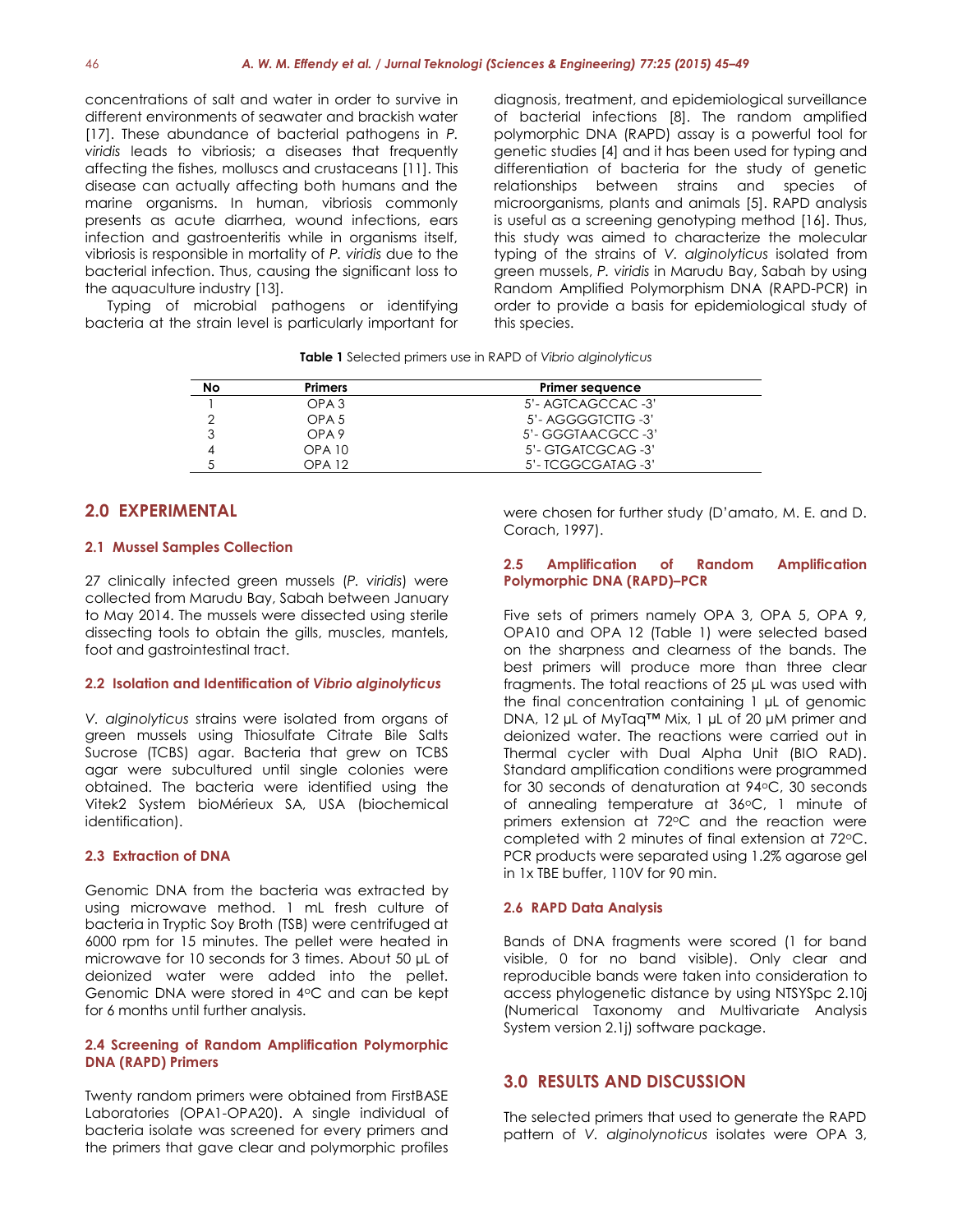OPA 5, OPA 9, OPA 10 and OPA 12. The selection of primers were made based on the clearness and reproducible bands produced. The reproducibility of bands generated by these five primers were evaluated by amplifying the genomic DNA of 20 bacterial isolates three times and the results were compared. The results showed that these primers (OPA 3, OPA 5, OPA 9, OPA 10 and OPA 12) produced consistent and repeatable band patterns. Thus, selected to be used for further analysis.

By applying five selected primers (OPA 3, OPA 5, OPA 9, OPA 10 and OPA12), the results revealed that the bands were ranged from 100 bp to 2500 bp. From Figure 2, different primers generated different fragment numbers of DNA amplification products of twenty isolates of *V. alginolyticus*. For each primer, almost similar pattern was observed for some of the isolates but the differences can be detected by the presence and absence of faint band.

The phylogenetic tree (Figure 3) of *V. alginolyticus* strains in Marudu Bay, Sabah was constructed. The dendogram revealed that 20 strains of *V. alginolyticus* were separated into 2 distinct clusters which differentiating the two closely related group of bacteria. The first cluster consisted of all strains except S19 and the second cluster consist of only S19. These two clusters were joined together at about 0.56 genetic distance level. The second cluster showed that only S19 isolate was genetically different compared to other *V. alginolyticus* isolates. Other isolates were genetically similar as they were in the same cluster at cut-off value of 0.6667. However, *V. alginolyticus* in the cluster 1 were slightly different to each other even though they were in the same cluster due to the presence of multiple subgroups in that cluster. Overall, genetic distance levels of *V. alginolyticus* isolates in green mussels (*P.viridis*) at Marudu Bay ranged from 0.56 to 1.00.

The similarity index among *V. alginolyticus* isolated from *P. viridis* in Marudu Bay is shown by the software. The higher similarity index suggest that the individuals in the population have closer genetic relation among them [9]. Meanwhile, the lower similarity index suggest that the individuals in the population have farther genetics relation [9]. The similarity index within *V. alginolyticus* ranged from 0.0000 to 1.0000. Thus, shown that the individuals of *V. alginolyticus* isolated in *P. viridis* in Marudu Bay have closer relationship between each other.

RAPD technique has been used widely in genetic study as a useful and powerful method for identification of genetic variation between strains and species of microorganisms, plants and animals [5]. It is important to identify and characterize the pathogenic bacteria at the strain level for diagnosis, treatment and epidemiological surveillance of bacterial infection especially for bacteria exhibiting high levels of antibiotic resistance or virulence [8]. The utilization of RAPD method has been effectively applied to characterize several organisms including shrimp [3], fish [1] and cockles [2]. However, there is still lack of study for genetic population of

*V*.*alginolyticus* in green mussels, *P. viridis* at Marudu Bay, Sabah.

*V. alginolyticus, V. parahaemolyticus*, *V. cholera* and other *vibrios* species in marine organism such as Study on different green mussel samples collected from Marudu Bay revealed that there is close relationship between the populations of musselassociated *V. alginolyticus*. As suggested by Hasan and friends (2009), the genetic similarity of the isolates is slightly correlated to their geographic locations. One factor that may contribute to the similarities between this species is due to the location of rafting area of mussels that situated in the same circulated water in Marudu Bay where it is engulfed by Kudat and Bengkoka Peninsulas, in northern Sabah (Figure 1).

The same cultivation site for clams at this area was also contributed to the multiplication of *Vibrio sp*. since they are known as the host for bacteria and other pathogens. The bay also possess narrow entrance with large volume of water entering the bay with slow flowing out rate. From the topographical of Marudu Bay area during the sampling, it is obvious that the water movement into the area did not circulate well to the open sea. Since the circulation and water movement are not that effective, all these conditions worked in concert to affect the condition of the mussels. When the water quality deteriorated especially during the flood enters the cultivation area, the mussels were stressed by the changes in the environment and made it prone to infection.



**Figure 1** Sampling site at Marudu Bay (Courtesy by Google Maps)

### **4.0 CONCLUSION**

As conclusion, results from this study showed that *V. alginolyticus* strains in Marudu Bay exhibit close relationship within each other except for one isolate. This method has shown to be rapid, sensitive, discriminative and cost effective in typing of the *V. alginolyticus* from green mussels in Marudu Bay, Sabah.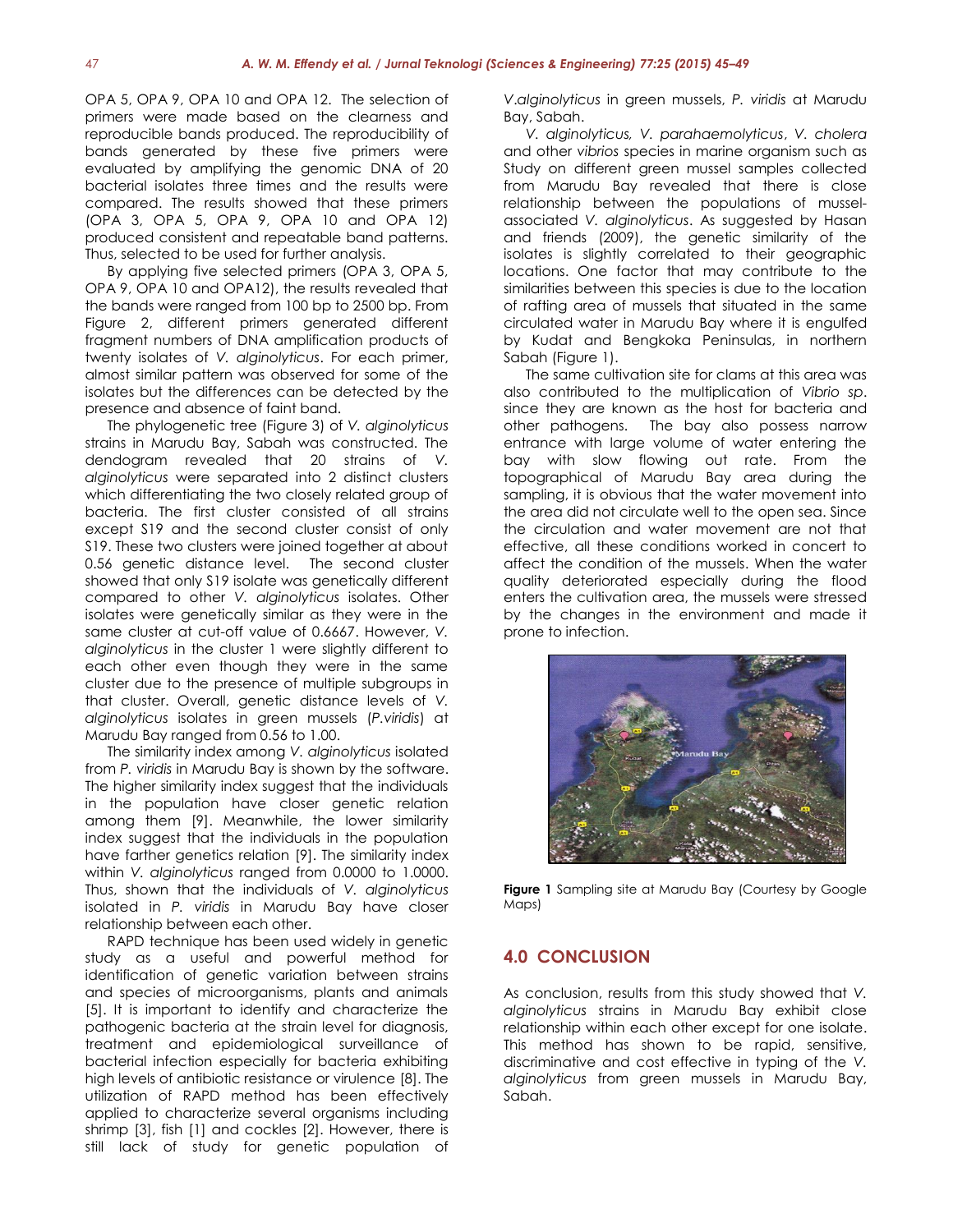#### **Acknowledgement**

This research was supported by Science Fund (04-01- 12-SF0109) from MOSTI and Institute Biotechnology Marine, Universiti Malaysia Terengganu. The authors wishes to express their gratitude to Institute for Tropical Biology and Conservation for their assistance and lab utilization during the sampling in Marudu Bay.



**Figure 2** RAPD banding patterns of *V. alginolyticus* from green mussels*, P. viridis* in Marudu Bay, Sabah. 100 bp DNA ladder was used as a standard